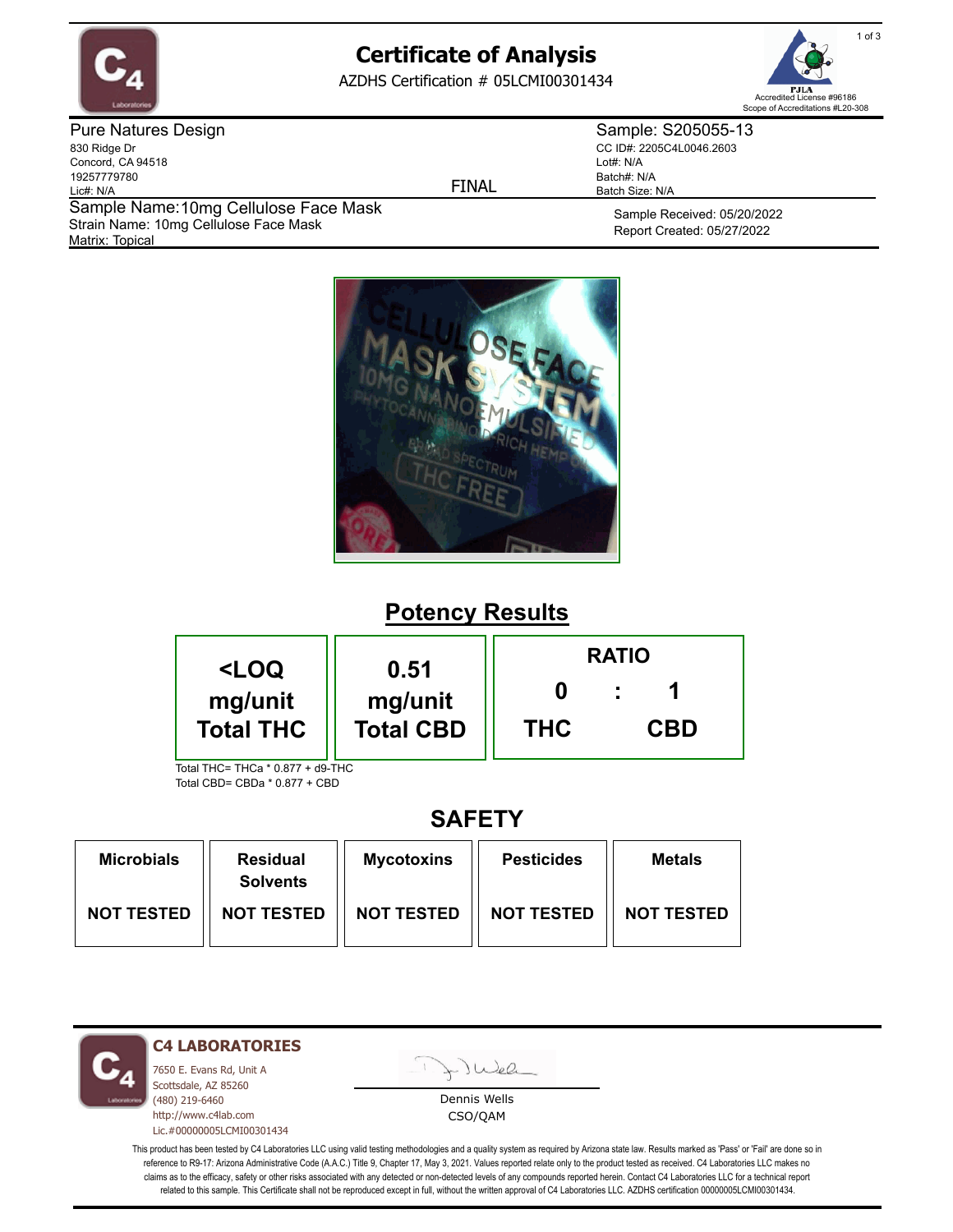

## **Certificate of Analysis**

AZDHS Certification # 05LCMI00301434



Pure Natures Design 830 Ridge Dr Concord, CA 94518 19257779780 Lic#: N/A Matrix: Topical Sample Name: 10mg Cellulose Face Mask Strain Name: 10mg Cellulose Face Mask

FINAL

Lot#: N/A

Batch#: N/A Batch Size: N/A

Sample: S205055-13 CC ID#: 2205C4L0046.2603

> Sample Received: 05/20/2022 Report Created: 05/27/2022

## **Cannabinoids by HPLC - Commercial**

Date Analyzed: 05/24/2022 Analyst Initials: KWT

| Analyte                   | LOQ           | Mass                                                                                   | <b>Mass</b>                                                | <b>Mass</b>                    | Q              |
|---------------------------|---------------|----------------------------------------------------------------------------------------|------------------------------------------------------------|--------------------------------|----------------|
|                           | $\frac{0}{0}$ | $\%$                                                                                   | mg/g                                                       | mg/unit                        |                |
| <b>THCA</b>               | 0.000976      | $<$ LOO                                                                                | $<$ LOO                                                    | $<$ LOQ                        | Q3             |
| $d9-THC$                  | 0.000976      | <loq< td=""><td><loq< td=""><td><loq< td=""><td>Q3</td></loq<></td></loq<></td></loq<> | <loq< td=""><td><loq< td=""><td>Q3</td></loq<></td></loq<> | <loq< td=""><td>Q3</td></loq<> | Q3             |
| d8-THC                    | 0.000976      | $<$ LOQ                                                                                | $<$ LOQ                                                    | $<$ LOQ                        | Q <sub>3</sub> |
| CBDA                      | 0.000976      | $<$ LOO                                                                                | $<$ LOO                                                    | $<$ LOQ                        | Q <sub>3</sub> |
| CBD                       | 0.000976      | 0.00186                                                                                | 0.02                                                       | 0.51                           | Q <sub>3</sub> |
| <b>CBG</b>                | 0.000976      | $<$ LOO                                                                                | $<$ LOQ                                                    | $<$ LOQ                        | Q <sub>3</sub> |
| <b>CBN</b>                | 0.000976      | $<$ LOO                                                                                | $<$ LOQ                                                    | $<$ LOQ                        | Q <sub>3</sub> |
| CBC                       | 0.000976      | $<$ LOO                                                                                | $<$ LOO                                                    | $<$ LOO                        | Q <sub>3</sub> |
| Total Cannabinoids 000976 |               | 0.00186                                                                                | 0.02                                                       | 0.51                           | Q <sub>3</sub> |
| <b>Total THC</b>          | 0.000976      | $<$ LOQ                                                                                | $<$ LOQ                                                    | $<$ LOQ                        | Q <sub>3</sub> |
| <b>Total CBD</b>          | 0.000976      | 0.00186                                                                                | 0.02                                                       | 0.51                           | Q3             |

Total THC= THCa \* 0.877 + d9-THC. Total CBD= CBDa \* 0.877 + CBD. LOQ = Limit of Quantitation; NR = Not Reported; ND = Not Detected.

Unless otherwise stated all quality control samples performed within

specifications established by the Laboratory.

Cannabinoids method: HPLC-DAD.

1 unit= 27.2145g

Unit Description: face mask



#### **C4 LABORATORIES**

7650 E. Evans Rd, Unit A Scottsdale, AZ 85260 (480) 219-6460 http://www.c4lab.com Lic.#00000005LCMI00301434



Dennis Wells CSO/QAM

This product has been tested by C4 Laboratories LLC using valid testing methodologies and a quality system as required by Arizona state law. Results marked as 'Pass' or 'Fail' are done so in reference to R9-17: Arizona Administrative Code (A.A.C.) Title 9, Chapter 17, May 3, 2021. Values reported relate only to the product tested as received. C4 Laboratories LLC makes no claims as to the efficacy, safety or other risks associated with any detected or non-detected levels of any compounds reported herein. Contact C4 Laboratories LLC for a technical report related to this sample. This Certificate shall not be reproduced except in full, without the written approval of C4 Laboratories LLC. AZDHS certification 00000005LCMI00301434.